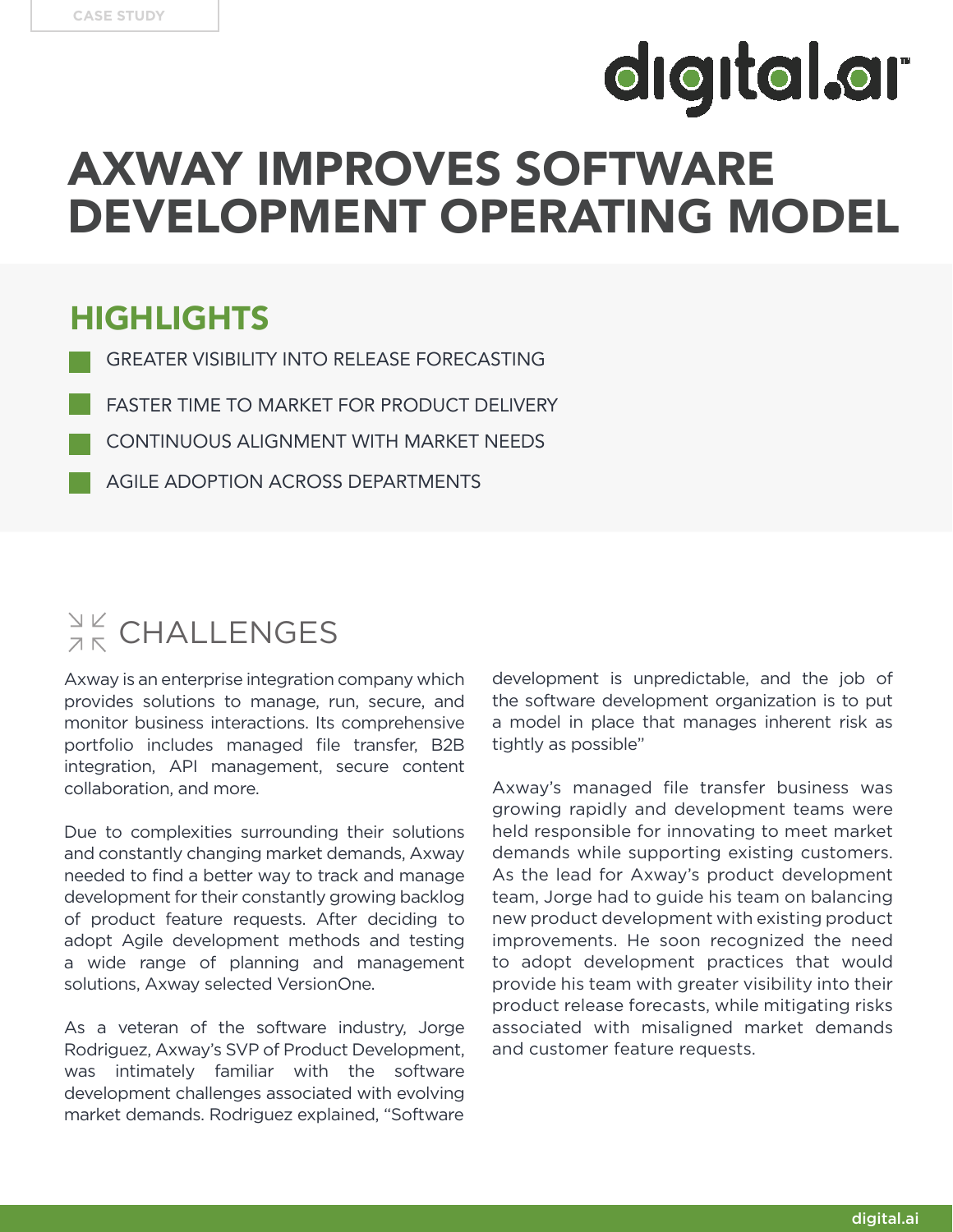"Enabling significant improvement in our software delivery was paramount. VersionOne has given us the ability to turn on a dime and quickly **react** to both market and customer needs."

> *Jorge Rodriguez* Sr. Vice President, Product Development *axway.com*



Jorge also had to find a better way to harness the collective power of Axway's Agile teams who were located across the United States, European Union, and India. The company's distributed nature meant 50-60% of their projects were spread across seven development labs – some with time differences greater than seven hours. Rodriguez said, "Not only did we have to contend with geographic challenges, we also had to find a way to manage continuous integration and development across all projects and locations".

With a complex team and development structure, Axway needed to improve communication and collaboration across functions and location to ensure success. Jorge advocated for the adoption of Agile methodologies and coached his teams to understand that doing so will only help drive efficiencies and better communication practices. He also wanted to help teams understand that these iterative methods played a significant role in risk management and predictability, rather than viewing them as disruptive changes. "It's about identifying predictability so that the company doesn't lose millions on a botched deployment" said Rodriguez.



#### SOLUTION

Once Jorge realized that Agile would serve his organization's best interests, he began his search for an Enterprise Agile Planning tool. After testing several open-source tools, Jorge was underwhelmed by the lack of functionality and visibility they provided. This led him to evaluate two commercial-class products – one of which was VersionOne. Axway first tried a VersionOne competitor for six months, which was unable to meet the demands of various functions in their organization. When they tried VersionOne, Axway quickly realized it could meet all of their needs and made the decision to adopt VersionOne.

After implementing VersionOne and bringing in an Agile coach to guide teams through a full release cycle, Jorge was delighted by the results – a significantly improved operating model and an Agile management platform that delivered visibility into release forecasting while identifying misalignment between market demands and feature requests. Jorge added "Managing iterative development in VersionOne provided us with the foundation to assess and reassess whether what we were delivering met the market's needs". Additionally, he gained clarity in feature definition through backlog management and was able to create a foundation to measure his software development operation while managing risk more effectively. "We we were able to track trends using key metrics in VersionOne which enabled us to coursecorrect early on", said Jorge.